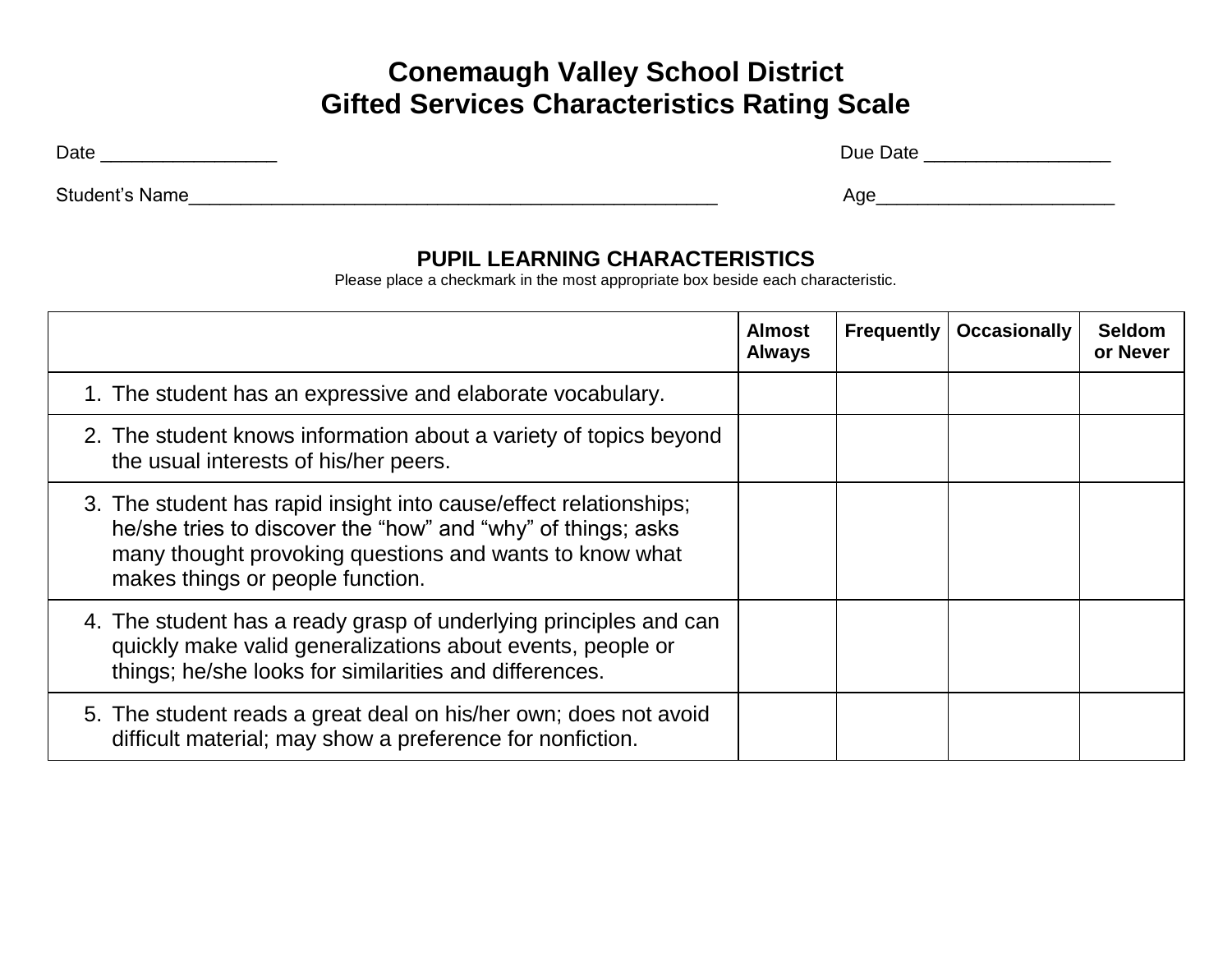## **PUPIL MOTIVATIONAL CHARACTERISTICS**

|                                                                                                                                                                                                       | <b>Almost</b><br><b>Always</b> | <b>Frequently</b> | <b>Occasionally</b> | Seldom or<br><b>Never</b> |
|-------------------------------------------------------------------------------------------------------------------------------------------------------------------------------------------------------|--------------------------------|-------------------|---------------------|---------------------------|
| 1. The student becomes absorbed and truly involved in certain<br>topics or problems; is persistent in seeking task completion --<br>sometimes it is difficult to get him to move on to another topic. |                                |                   |                     |                           |
| 2. The student is easily bored with routine tasks.                                                                                                                                                    |                                |                   |                     |                           |
| 3. The student will only follow through with preferred tasks.                                                                                                                                         |                                |                   |                     |                           |
| 4. The student is self-critical and/or strives for perfection.                                                                                                                                        |                                |                   |                     |                           |
| 5. The student prefers to work independently.                                                                                                                                                         |                                |                   |                     |                           |
| The student needs minimal direction from teachers.                                                                                                                                                    |                                |                   |                     |                           |
| 7. The student is positive and passionate about his/her beliefs.                                                                                                                                      |                                |                   |                     |                           |
| 8. The student has tendency to organize people, things and<br>situations.                                                                                                                             |                                |                   |                     |                           |
| 9. The student is concerned with right and wrong, good and bad;<br>often evaluates and passes judgement on events, people and<br>things.                                                              |                                |                   |                     |                           |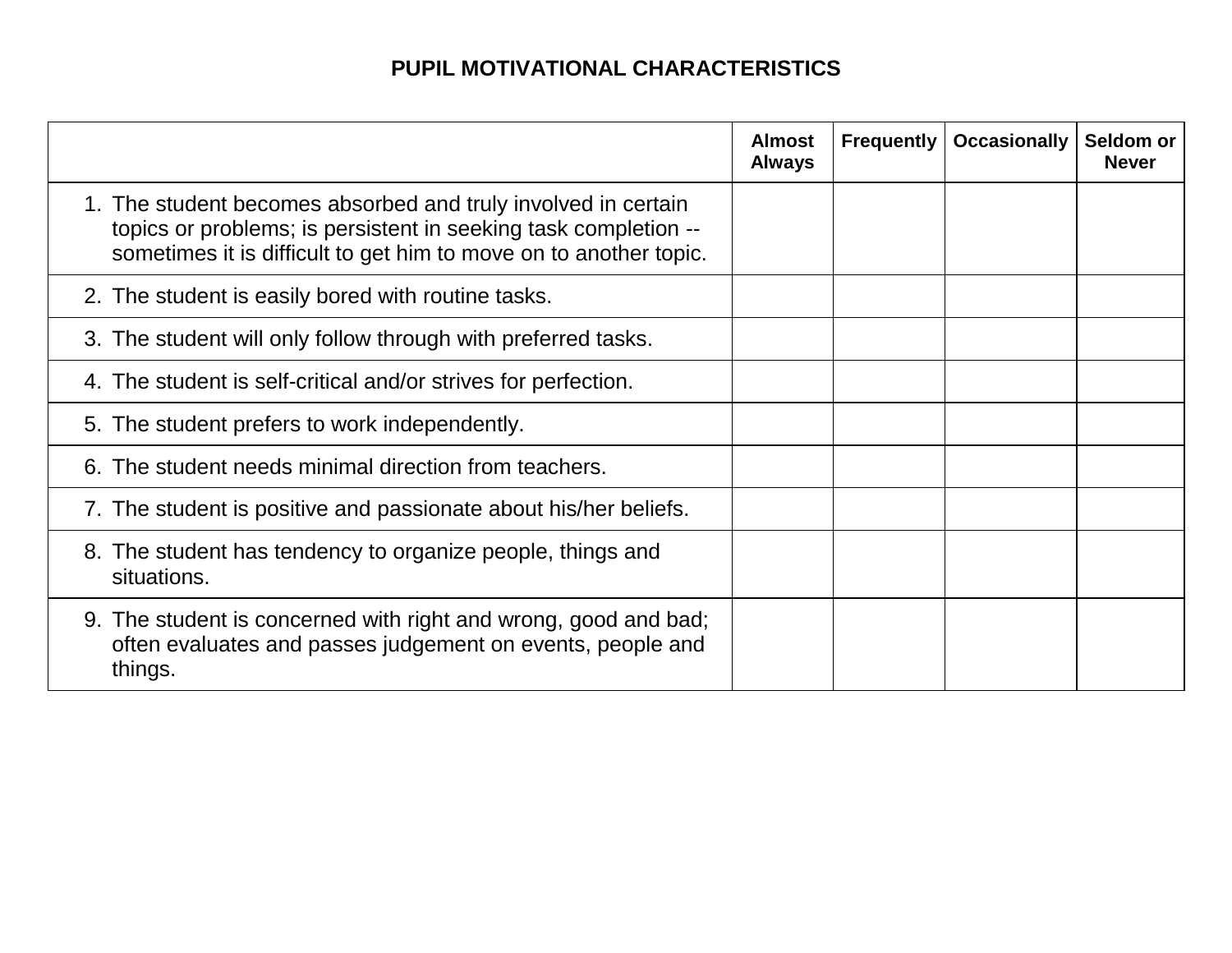## **CREATIVITY CHARACTERISTICS**

|                                                                                                                                                | <b>Almost</b><br><b>Always</b> | <b>Frequently</b> | <b>Occasionally</b> | Seldom or<br><b>Never</b> |
|------------------------------------------------------------------------------------------------------------------------------------------------|--------------------------------|-------------------|---------------------|---------------------------|
| 1. The student generates a large number of ideas or solutions to<br>problems and questions; often offers unusual, unique, clever<br>responses. |                                |                   |                     |                           |
| 2. The student displays curiosity about many things; is<br>constantly asking questions.                                                        |                                |                   |                     |                           |
| 3. The student is uninhibited in expressions of opinion; is<br>sometimes vigorous in disagreement; is tenacious.                               |                                |                   |                     |                           |
| 4. The student is a risk taker; is adventurous and speculative.                                                                                |                                |                   |                     |                           |
| 5. The student displays a good deal of intellectual imagination;<br>manipulates ideas and elaborates upon them.                                |                                |                   |                     |                           |
| 6. The student displays an astute sense of humor and sees<br>humor in situations that may not appear to be humorous to<br>others.              |                                |                   |                     |                           |
| 7. The student displays sensitivity in response to aesthetic<br>characteristics.                                                               |                                |                   |                     |                           |
| 8. The student is nonconforming; is not interested in details; is<br>individualistic; does not fear being different.                           |                                |                   |                     |                           |
| 9. The criticizes constructively; is unwilling to accept<br>authoritarian pronouncements without critical examination.                         |                                |                   |                     |                           |